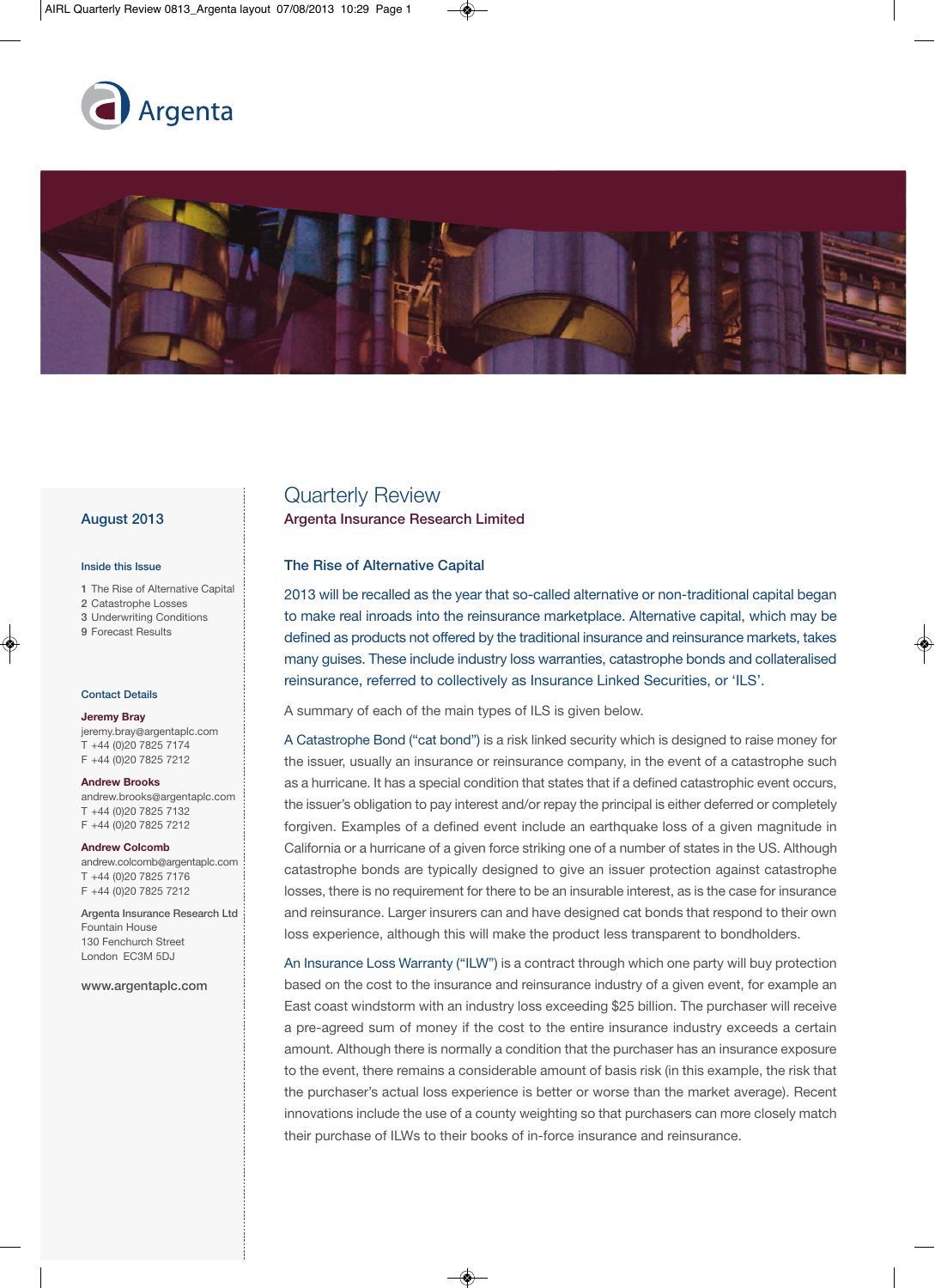

*Is alternative capital a threat?*

Collateralised Reinsurance Investments ("CRI") are privately structured securities used to gain exposure to the traditional reinsurance market. Similar to cat bonds, a CRI will pay out upon the occurrence of a pre-defined catastrophe event. CRI however are more customisable and less liquid investments than catastrophe bonds and offer a broader range of risks and return profiles and have higher barriers to entry. CRIs offer non-insurance investors a route into the reinsurance market, whereby its capital can be allocated to a single buyer via an escrow account. The reinsurance buyer can draw down on the capital if the specified event takes place, but the capital and premium is paid to the investor if the policy term expires without loss.

Although non-traditional forms of capital have long been seen as a potential threat to the reinsurance market, they are also complementary. (Re)insurers are often both a buyer and seller of reinsurance protection and many of the alternative products meet a demand that the reinsurance market could not otherwise fill – for example, for protection against extremely low frequency events. Where both have participated on similar types of business, pricing levels have rarely been significantly different between the two products. However, in the words of one managing agent "the tectonic plates have shifted faster this year". Prices for ILS have begun to diverge from those of traditional products, some ILS products are seen as a better deal, although the reinsurance industry has responded with rate reductions.

Opinion is divided on the longevity of investors in ILS. Some believe that they will take flight when either returns fall below their expectations, or if losses are incurred. Others point to the longer term, slower to commit, more reluctant to divorce nature of pension funds (rather than the more fickle hedge funds) and believe that these new entrants will be a permanent feature of the market. What is certainly true is that pension funds investing in the ILS sector are only exposing a tiny fraction of their total capital into the space. Time will tell whether their appetite survives the first of the rough times to which the insurance sector is prone.

#### **Catastrophe Losses**

There were two modest catastrophe events in the first quarter of 2013. Cyclone Oswald, which brought high winds, mini-tornadoes and heavy rain to Queensland and New South Wales (Australia) in January, killed at least 6 people, and caused insured losses of around A\$1.1 billion (US\$1 billion, £650m). Intelsat 27, a communications satellite, was destroyed when the rocket carrying it into orbit exploded over the Pacific Ocean, some 56 seconds after launch. We understand that the payload was insured for around US\$400m (£255m), the largest loss ever sustained by the space market.

The second quarter has seen more catastrophe loss activity. Floods in Germany and other parts of central Europe in May and June could cost insurers more than €5 billion. Although some Lloyd's business have established European offices in order to attract more business in these areas, the market continues to be dominated by the large European insurers and reinsurers, so Lloyd's will have a below average market share. Large individual risk losses include: a collapse at an open cast mine in Utah (USA), where tens of millions of cubic metres of spoil tumbled into the quarry, with the possible loss put at \$1 billion; and an 8,000 ton

*Floods in Europe will be a significant event for (re)insurers.*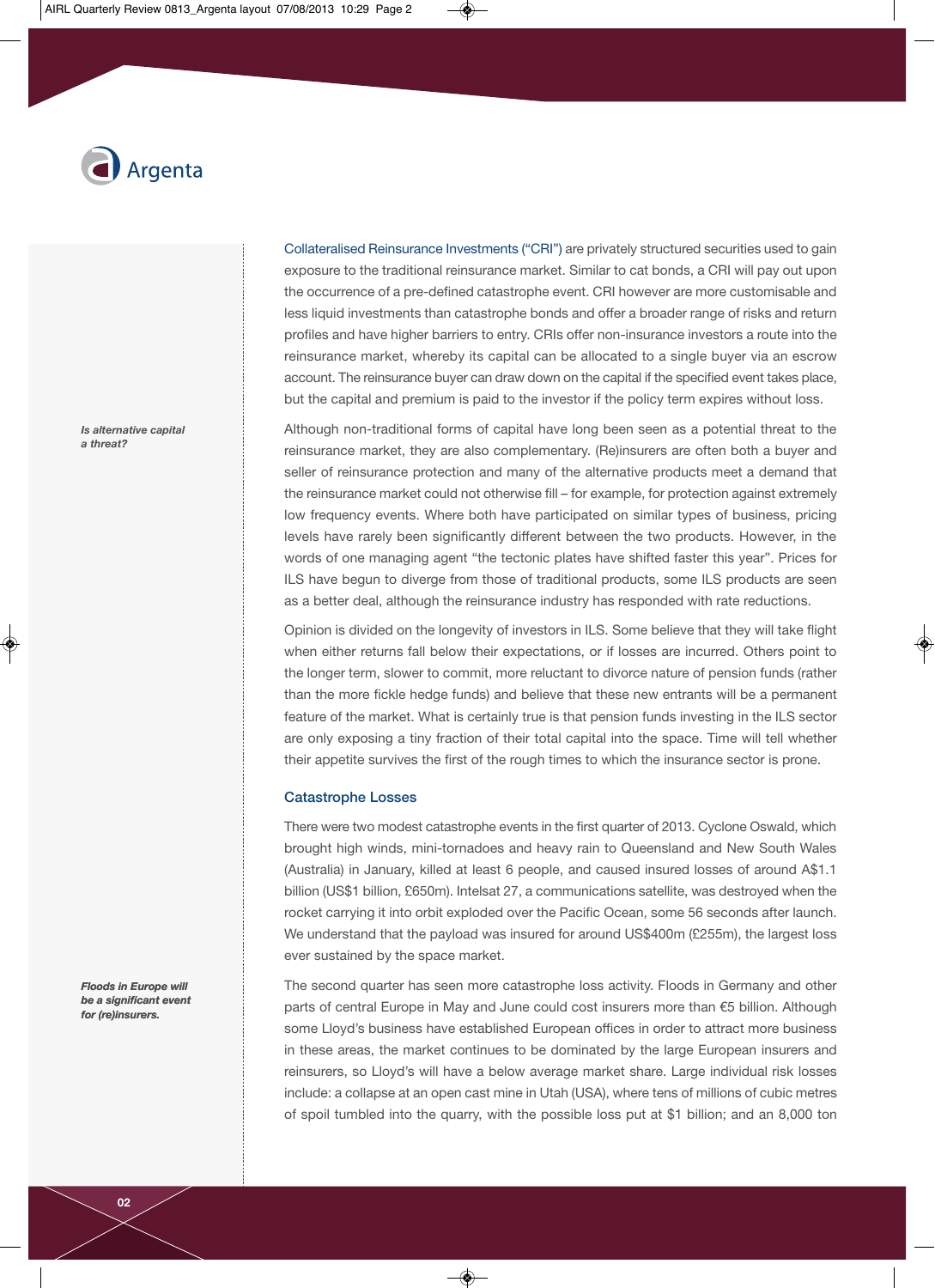container vessel, the MOL Comfort, split in two on 17 June before sinking in the Indian Ocean on 10 July. Although the hull, valued at \$83 million, is not believed to be insured at Lloyd's, it is likely that at least part of the cargo will be. Experts are assuming a total loss of the 4,400 containers valued at up to \$100,000 each, so the total cost of the loss could exceed \$400 million. 1,600 tons of fuel oil was aboard at the time of loss, giving potential for the cost of clean-up falling to Protection & Indemnity ("P&I") insurers.

There has been limited movement in reserves for the catastrophes of 2011 and 2012. Reserves for Superstorm Sandy have been marked down by 2%, however the reserves for Costa Concordia have been increased by 8%. We anticipate that many syndicates will be increasing their reserves for this event further as the costs of stabilising and removing the wreck have escalated to more than \$1 billion. This could bring into play participants on the third layer of the reinsurance of the International Group of P&I clubs, which attaches excess of a \$1.06 billion total loss. Many of the underwriters we speak to regularly had anticipated a deterioration in the cost, with consensus for reserving being around \$1 billion.

# *Tornadoes: A Rising Risk?*

Earlier this year Lloyd's Emerging Risks produced a report which examines tornado risk and whether it is changing. After a brief explanation of the meteorological characteristics of tornadoes, the report goes on to focus on tornado records and trends. The report highlights that historical tornado data can be both unreliable and inconsistent, which makes identifying long term trends, and possible links to tornado patterns and climate change, almost impossible. To find the report on the Lloyd's website, type 'tornadoes' into the search box.

# **Underwriting Conditions**

Although conditions may change as we move towards the active part of the North Atlantic hurricane season and we have only recently received preliminary business plans from managing agents, the predominant themes emerging are, on the one hand, downward pressure on some of the higher margin classes, such as property treaty reinsurance, terrorism and war, but with improved rating on some (but by no means all) of the lower margin business. Coupled with the increased ability of syndicates to mitigate the downside through purchase of reinsurance, we are anticipating a lower base case profitability for 2014, with a range of outcomes that is narrower than for some years. We will be describing the impact of this on our forecasts for 2014 in more detail, in both our next Quarterly Review and also in our forthcoming book of Syndicate Profiles.

#### *Reinsurance*

The reinsurance market has been dominated by the so-called 'de-coupling' of ILS prices from those desired by the traditional industry, referred to above, whereby investors are prepared to break away from pricing levels set by the traditional reinsurance market i.e. investors are prepared to take the risk for less premium. Although there was price stability at the beginning of the year, and increased premiums were paid for programmes impacted by Superstorm

*Reserves for Superstorm Sandy reduced, but increased for Costa Concordia.*

> *A narrower range of outcomes is predicted for 2014.*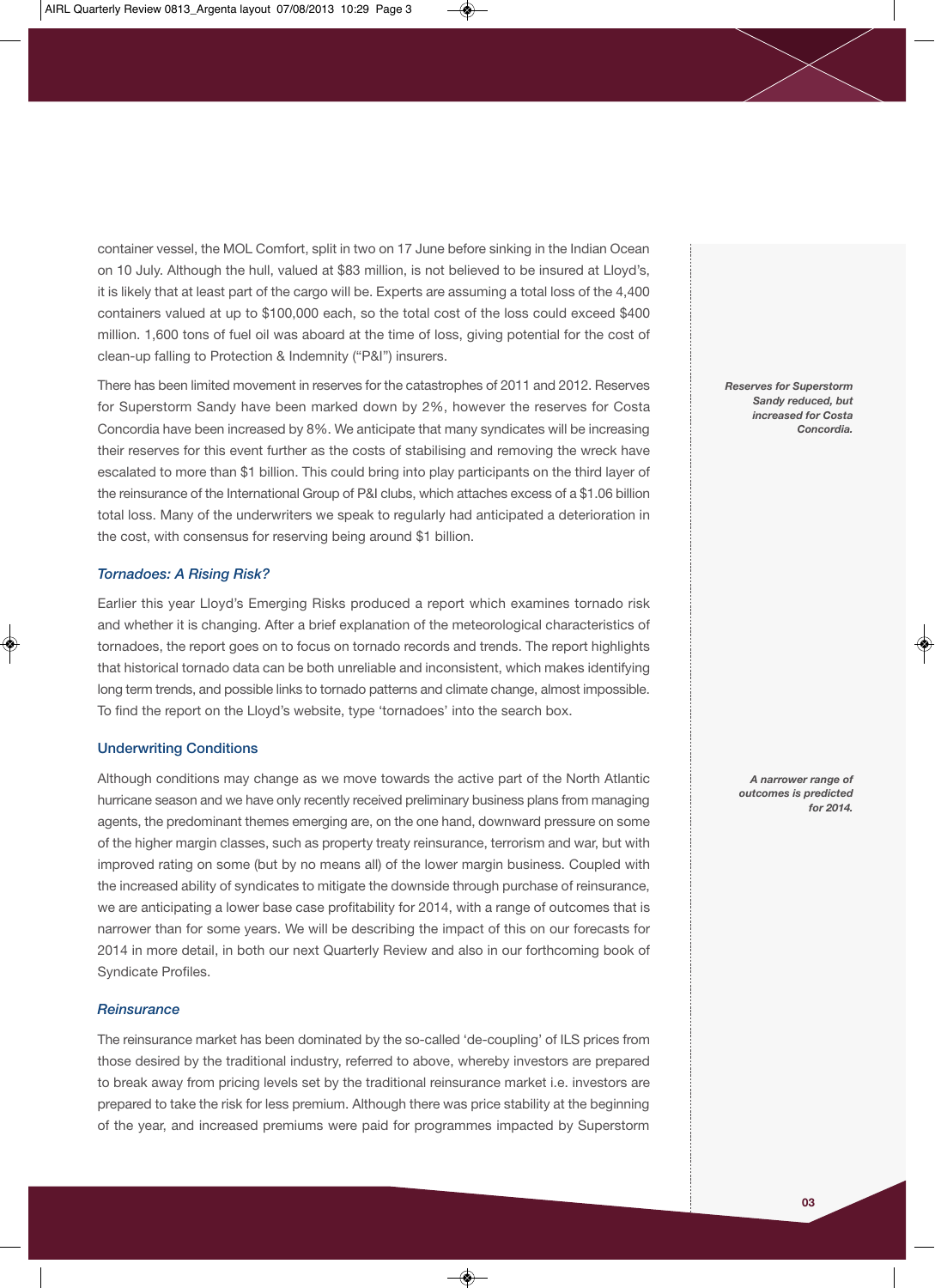

*Downward pressure on reinsurance pricing evident in mid-year renewals...*

*...but improving opportunities in US E&S market.*

Sandy, there has been less discipline in the second quarter renewals. Rate reductions on some Florida business reached 25%, although Lloyd's syndicates were not at the head of the downward rush. Many underwriters tend to prefer to limit their Florida exposure to writings of the state-wide insurers, as protections of Florida-only insurers are feast or famine, with the added risk that the insured company may not survive a big loss, giving no hope of payback. Away from the Florida market, decreases were still evident, but in the 5% to 10% range, with increases for loss hit contracts.

# *Property*

The poor underwriting performance of the US property and casualty industry, with an average combined ratio of 107% over the past two years, is resulting in the admitted market withdrawing from some sectors and business occupancies. Although Lloyd's underwrites as an admitted insurer in the states of Kentucky and Illinois, the vast majority of Lloyd's direct writings in the US are as an Excess and Surplus ("E&S") lines insurer. The admitted market is highly regulated; rates and policy wordings must be filed with the state insurance commissioners. The insurance commissioners must approve changes to the policy form or the ratings manual. E&S insurers have far more freedom over rates and policy language. The size of the E&S market is therefore largely dictated by the risk appetite of the admitted market, contracting when the admitted market is risk seeking, expanding when it is risk averse. Although some business is never likely to be placed in the admitted market (and this forms the nucleus of business written into many Lloyd's binding authorities), new business coming into the E&S market tends to be of higher quality than the business that is already there. Many underwriters are reporting increased premium volumes to their binding authority books in consequence of this effect, a process that can be seen in the chart below.

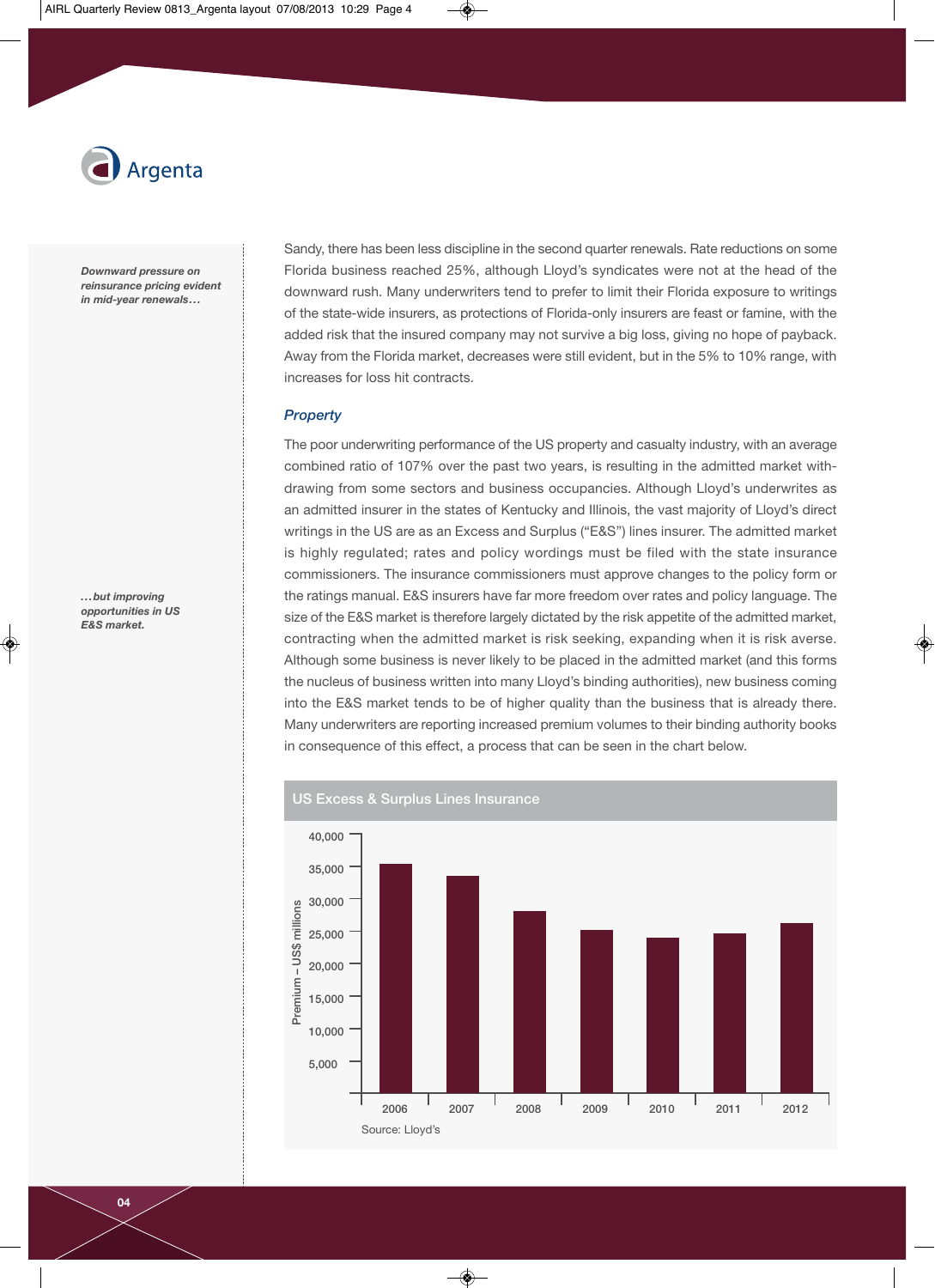We regularly refer in our publications to MarketScout, an insurance exchange based in Texas which monitors US property and casualty rates and publishes a barometer of rate movements.

For the month of June, MarketScout reported that US commercial property & casualty price rises continued apace, with the average composite rate up five percent for the fourth month in a row.

There is however a cloud on the horizon in the shape of Warren Buffett's Berkshire Hathaway. It has recruited a large number of key executives from AIG's E&S insurer Lexington, and some from AIG itself, and formed Berkshire Hathaway Specialty Insurance. Buffett commented *"It's official: we are moving into commercial insurance in a substantial way, and we are here to stay."* While the initial target will obviously be the books of business previously written at AIG and Lexington by the new Berkshire team, it is apparent that such a large scale new entrant may place a brake on rate rises achieved in the sector.

Away from the E&S arena, market conditions remain competitive, albeit at levels where underwriters still feel there is a respectable profit margin. Demand for terrorism insurance (styled as political violence cover to avoid disputes as to whether the perpetrator is a terrorist) continues to increase. Supply is increasing at a greater rate, with rate reductions available on most renewal business.

#### *Casualty*

All areas of the casualty market can be described as challenging. In the UK, the market for general liability, employers and public liability is extremely competitive with composite companies like Chartis (AIG), Zurich, Allianz, RSA and XL all aggressively seeking new business. There is some respite in professional indemnity, as although rate increases are scarce, many client companies are reporting higher fee income, on which premiums are adjusted. As insurers' investment portfolios make ever lower returns, especially as longer dated bonds begin to mature and need to be reinvested at lower interest rates, it is expected that insurers must begin to look for higher original premiums. There is scant evidence yet that this is happening, and results are increasingly reliant on reserve releases.

The US is little different, although some underwriters are reporting improvements in specialist market segments such as directors and officers and employment practices liability. There is also more scope for growth as the US economy appears to be recovering more rapidly than does Europe's.

## *Marine*

Although results generally have been acceptable, the overall classification blurs a wide range of performance, for example the continuing under-performance in the hull account has attracted the attention of Lloyd's Performance Management Division ("PMD"). War business has traditionally subsidised the hull account, although competition is eroding margins here.

*MarketScout reports US commercial property & casualty prices up for fourth month in a row.*

> *Casualty market remains challenging...*

> > *...as does marine.*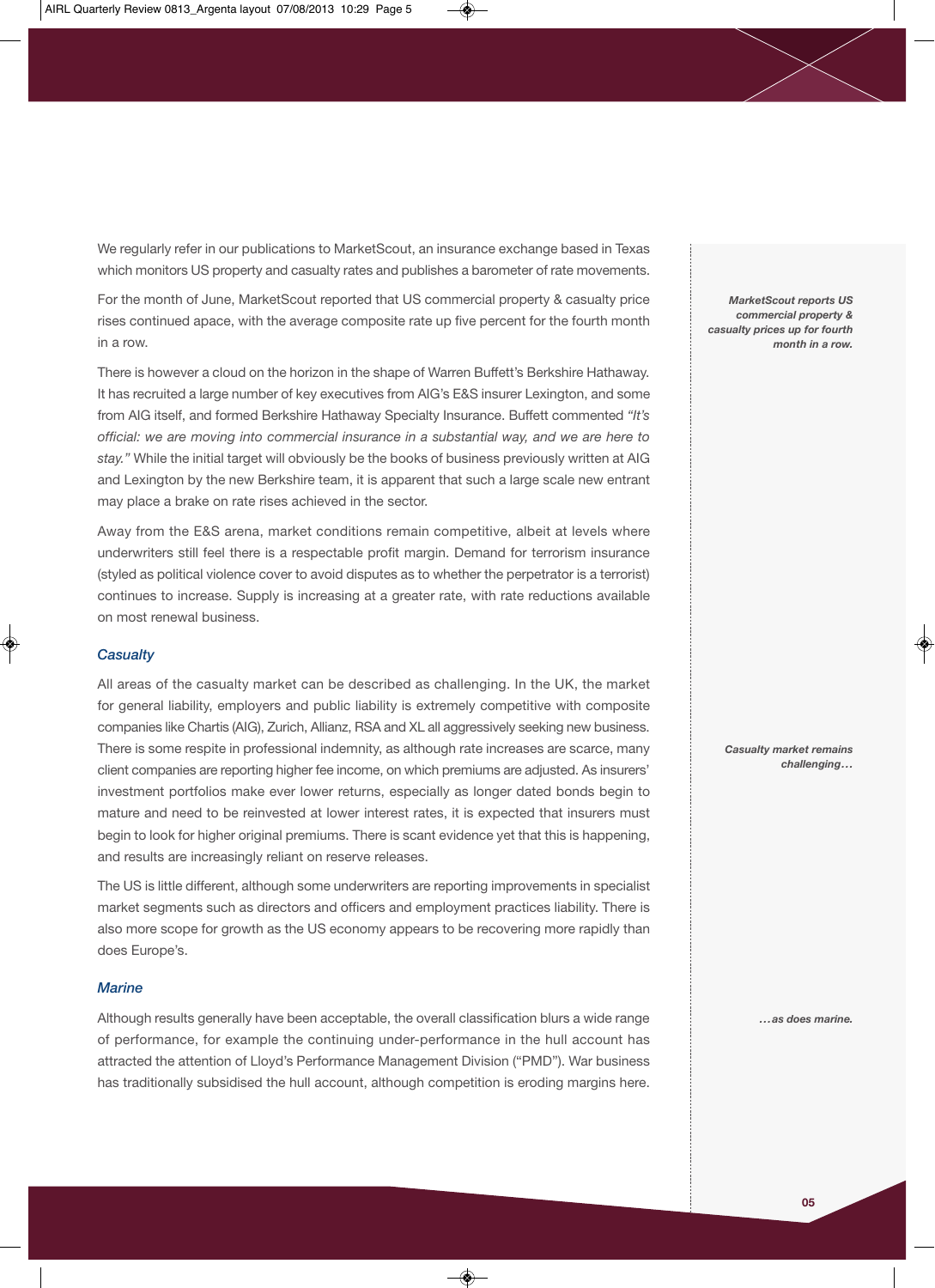

War is a market where insurers can cancel cover at very short notice and impose high premiums for ships in perceived hotspots, so can respond very rapidly to changing conditions. After 2012, one of the worst years in recent history, the loss of the MOL Comfort at around \$500m, and the continuing deterioration of the Costa Concordia loss means marine insurers are looking at another difficult year.

The market for marine reinsurance did firm markedly in the wake of Superstorm Sandy, especially for contracts that had specie and cargo exposure, although this recovery was exceptionally short-lived.

# *Energy*

Recent performance has been good and loss ratios for this class are the lowest of any of the high level Lloyd's classes for the past two years. The renewal season for much of the class runs from April to July, with 90% of the book having been written by 1 July. The market softened as the renewal season progressed. Some clients elected to buy less cover for Gulf of Mexico windstorm risks and this, coupled with a fear of signing down on the part of underwriters, led to reductions of at least 10% being generally available. Onshore, the record for power generation risks has not been as good, with underwriters reacting by seeking to increase rates. The level of rate increases has nonetheless slowed between the beginning and the middle of the year, with the more recent round of renewals at single digit increases.

## *Aviation*

Despite underwriters being unanimous in their condemnation of rating levels, results have been exceptional in the aviation sector. This is largely in consequence of a benign claims' experience coupled with increases in rating factors such as fleet values and passenger numbers. A recent Willis report pointed to average rate reductions of 5.1% on airline business, although much of the renewal activity is concentrated into the final few months of the year.

## *UK Motor*

The name Legal Aid, Sentencing and Punishment of Offenders ("LASPO") Act 2012 gives little clue to the nature of the reforms brought into law on 1 April 2013 that should benefit motor insurers. Measures include: the outlawing of referral fees (paid by law firms to parties such insurers, brokers, vehicle recovery firms, repairers, police and hospital authorities for the contact details of accident victims); a cap on legal costs for smaller claims; a process for speeding up payment of claims to be followed by motor insurers; and a recommended 10% increase in the level of general damages. The actuarial firm Deloittes suggested that the reforms could be worth savings of as much as 8% of gross premiums to motor insurers.

*Energy market facing competitive pressures after two very good years.*

*Benign claims experience and good results continue in aviation.*

*LASPO should benefit motor insurers.*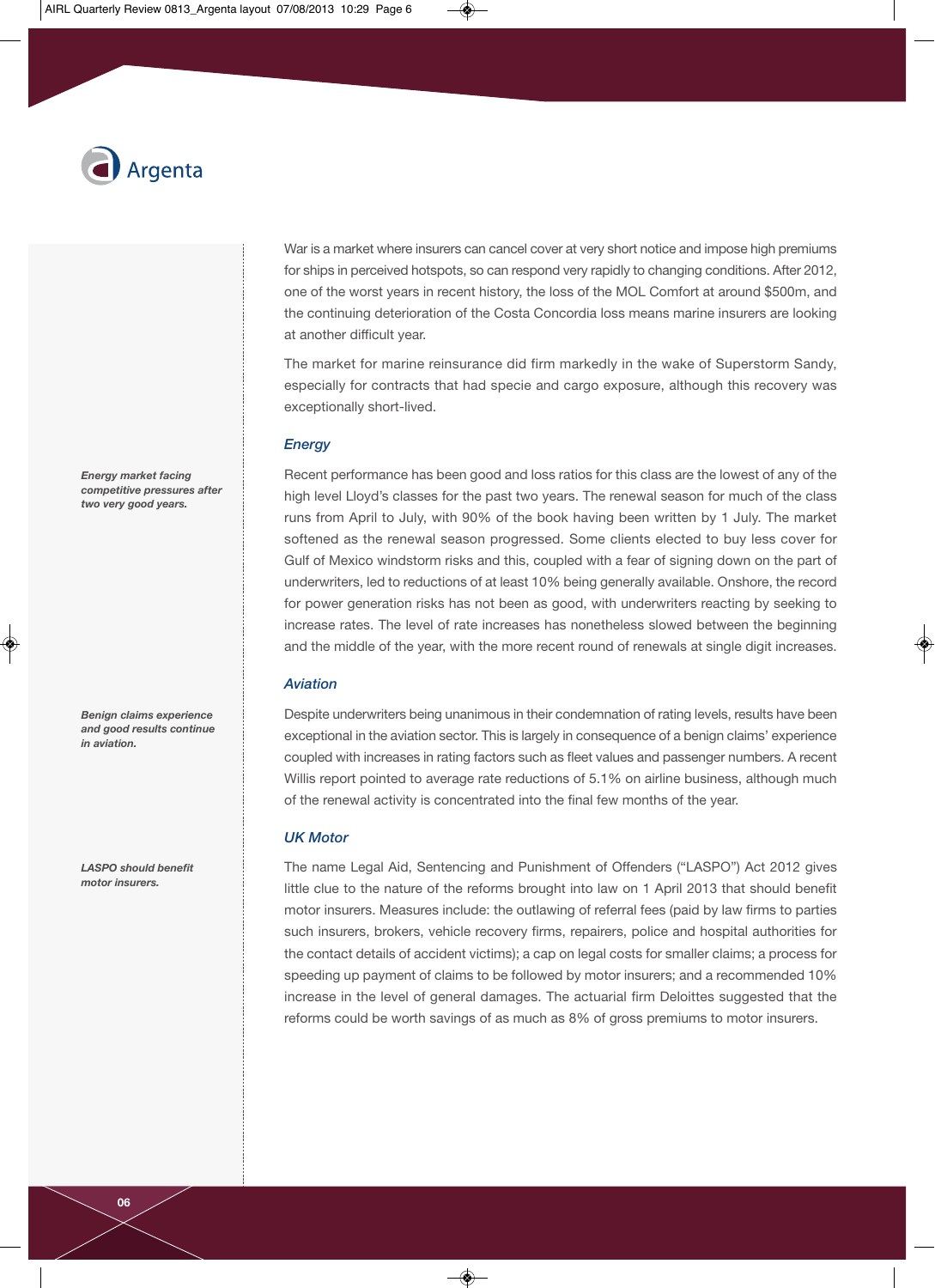Rating levels remain under pressure, with both the AA Insurance and the confused.com rate indices indicating reductions of around 10% over the past twelve months. It would therefore seem that insurers have been prepared to reflect the expected savings from LASPO in advance of the Act becoming law. This is despite the industry recording a 104% combined ratio in 2012. Lloyd's motor insurers have largely turned their back on volume private car business (which is highly competitive, subject to government scrutiny, claims inflation and fraud and is now largely transacted via price comparison websites), and prefer niche areas such as commercial fleet, specialist vehicles, taxis and motorcycles.

#### *Beazley Rating Indices*

We have included, at the graph below, an updated version (to include the first half of 2013) of the rate index published by Beazley in previous publications. It does not cover all of the lines of business written at Lloyd's, but in our view gives a fair indication of comparative rating levels over the past decade. It can be seen that the reinsurance line at the top reflects the rate reductions at the mid-year renewals, but rates remain at historically high levels. Property continues to move up and, interestingly, in spite of the challenging environment we comment on above, casualty is improving. In its recent interim results statement (23 July) Beazley reports that 'Beazley Breach Response', which is a proprietary policy designed to address the multiple challenges confronting businesses that have suffered a data breach (including as a result of so-called cyber terrorism), continues to show strong growth.



*Beazley's rating indices show that reinsurance rates remain at historically high levels.*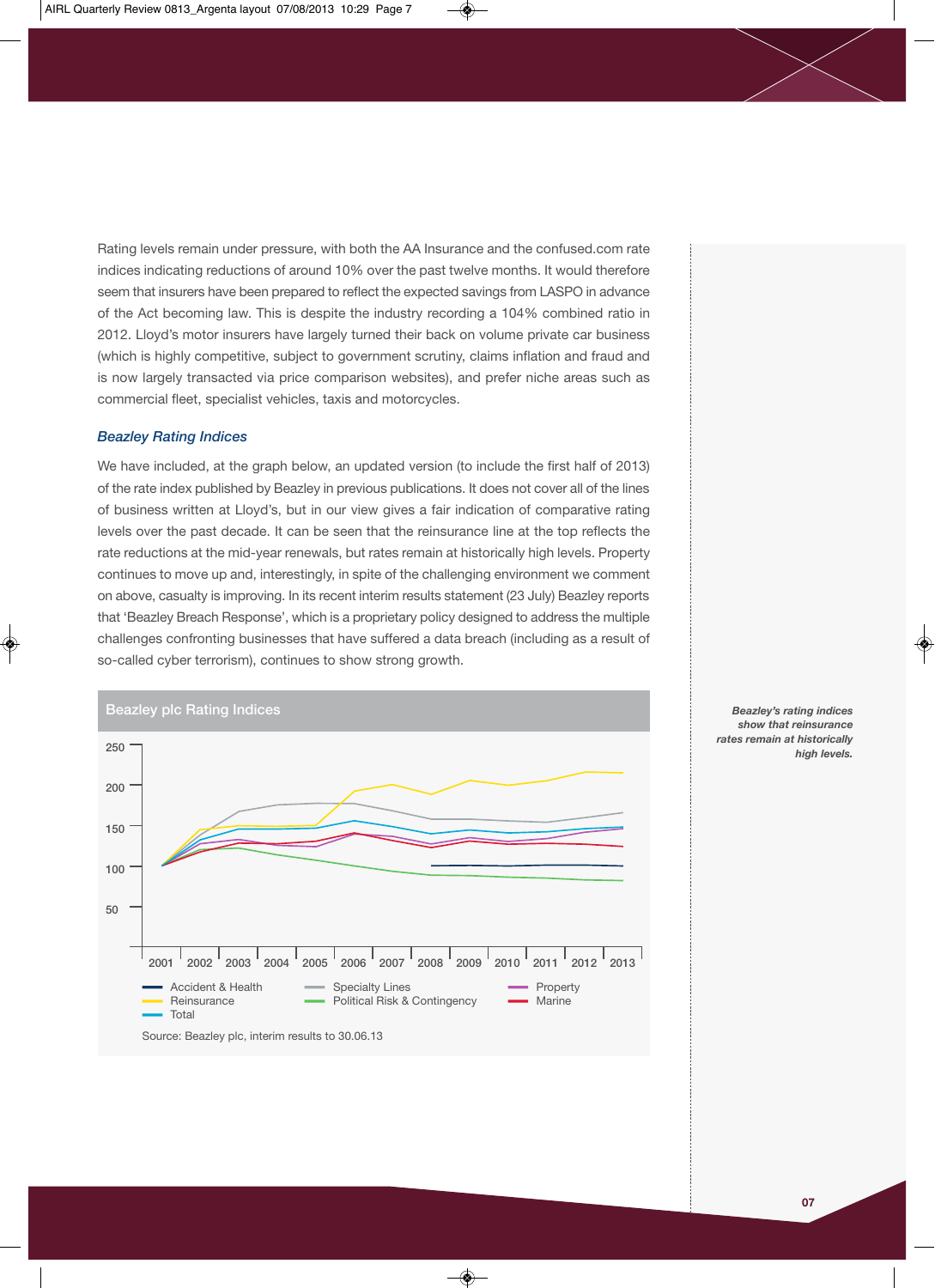

*Releases from prior year reserves are expected to continue.*

## *Reserves*

Our analysis continues to indicate that there is a surplus in reserves held for old years. Over the past eight closed years, prior year releases have contributed an average of 4.5% of capacity to the overall result (less managing agents' profit commission). This is one of the principal reasons our forecasts tend to be better than those produced by the managing agents, which do not include prior year movements until the final quarters before closure. One of the key indicators of reserving strength is the ratio of provisions for losses incurred but not reported ("IBNR") to the total outstanding claims reserve. This ratio did reduce at the close of 2010 account, although in part this can be explained by an increase in claims reserves for catastrophe losses, such as the New Zealand and Japanese earthquakes. The fact that this indicator is still at its historically second highest level gives us some comfort that reserve releases will continue.

Because this is a bold assertion, we look at a number of other indicators to assess old year movements. These include the rate at which IBNR provisions are used up by increases in paid and outstanding claims (IBNR utilisation) and we look at paid claims as a proportion of the total reinsurance to close ("RITC") each year. Both give us cause for comfort, with the latter being astonishingly stable in its development.



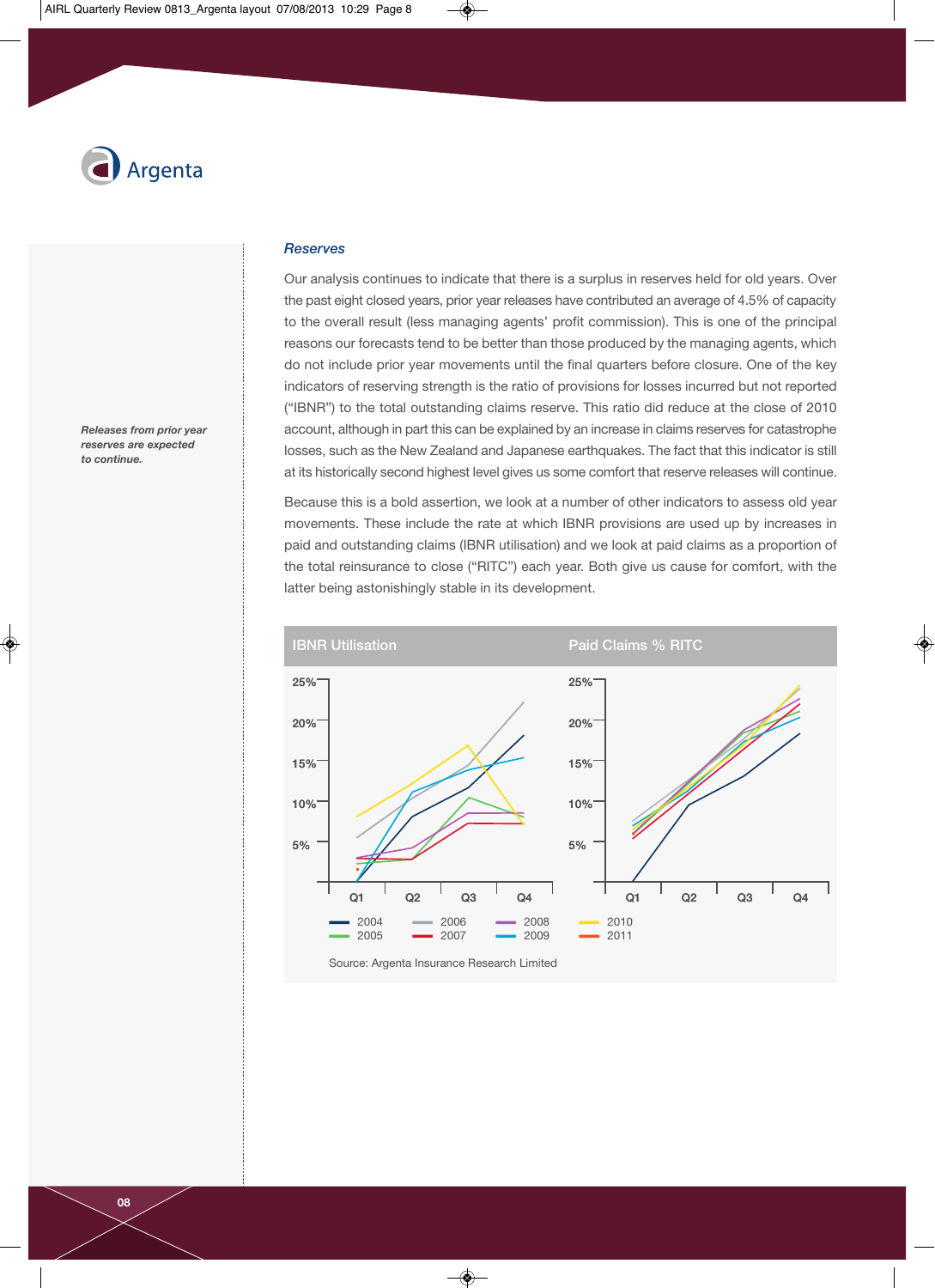## **Forecast Results**

The Managing Agents' forecast results in the tables below are based on the total data for each of the syndicates available to third party capital, with an aggregate capacity of just under £7 billion in 2013 (or around 30% of Lloyd's total capacity). The aggregate forecast for these syndicates' open years are as follows:

| Year | Cap<br>£m | <b>EGPI</b><br>£m | <b>ENPI</b><br>£m | Pure<br>Year<br>£m | Prior<br>Year<br>£m | Inv<br>Income<br>£m | Admin<br>Exp<br>£m | Mid<br>point<br>£m | Est<br>% Cap | <b>NULR</b><br>$\frac{0}{6}$ | Cat<br>Loss |
|------|-----------|-------------------|-------------------|--------------------|---------------------|---------------------|--------------------|--------------------|--------------|------------------------------|-------------|
| 2011 | 6.564     | 4.883             | 3.690             | 503                | 61                  | 139                 | $-475$             | 228                | 3.5          | 84                           | 10          |
| 2012 | 6.730     | 5.130             | 3.855             | 670                | 13                  | 127                 | $-509$             | 291                | 4.3          | 82                           | 10          |
| 2013 | 6.917     | 5.542             | 4.205             |                    |                     |                     |                    |                    |              |                              |             |

## Change on Q4

| Year | Cap<br>£m | <b>EGPI</b><br>£m | <b>ENPI</b><br>Em | Pure<br>Year<br>£m | Prior<br>Year<br>£m | Inv<br>Income<br>£m | Admin<br>Exp<br>£m | Mid<br>point | Est<br>$Em \% Cap$ | <b>NULR</b><br>$\%$ | Cat<br>Loss |
|------|-----------|-------------------|-------------------|--------------------|---------------------|---------------------|--------------------|--------------|--------------------|---------------------|-------------|
| 2011 |           | 117               | 80                | $-8$               | 42                  | 9                   | 17                 | 59           | 0.9                | $-1$                | 0           |
| 2012 |           | 134               | 119               |                    |                     |                     |                    |              |                    |                     | $\Omega$    |
| 2013 |           | 22                | $-46$             |                    |                     |                     |                    |              |                    |                     |             |

EGPI – Estimated Gross Premium Income.

ENPI – Estimated Net Premium Income.

NULR – Net Ultimate Loss Ratio, being ultimate claims costs expressed as a percentage of forecast ultimate premiums (after deduction of reinsurance and acquisition costs).

NB: these figures include all syndicates with a third party participation through any of the three members' agents in any year 2011 to 2013. They are not intended to be representative of individual member's overall results.

The 2011 account has deteriorated very slightly, with a one percentage point increase in the net ultimate loss ratio, although this is balanced by improvements in the forecast prior year result. Our analysis on reserves above suggests that there will be further releases from old years, albeit at slightly reduced levels over 2010.

# *Investment Income*

The investment income is currently forecast at 70% of last year's return. 2012's average return was 3% on assets and, whilst this suggests a projected return of around 2%, the actual position for the three year underwriting account is more complicated. The underwriting year is credited with a portion of the total returns on the syndicate's investment according to the average funds available for investment on each year of account. This means that the bulk of the investment return in 2013 will be applied to the 2011 underwriting year, which has the greatest share of the total funds following receipt of the RITC premium from the 2010 account.

*Small deterioration in 2011 pure year forecast result more than offset by increase in prior year release.*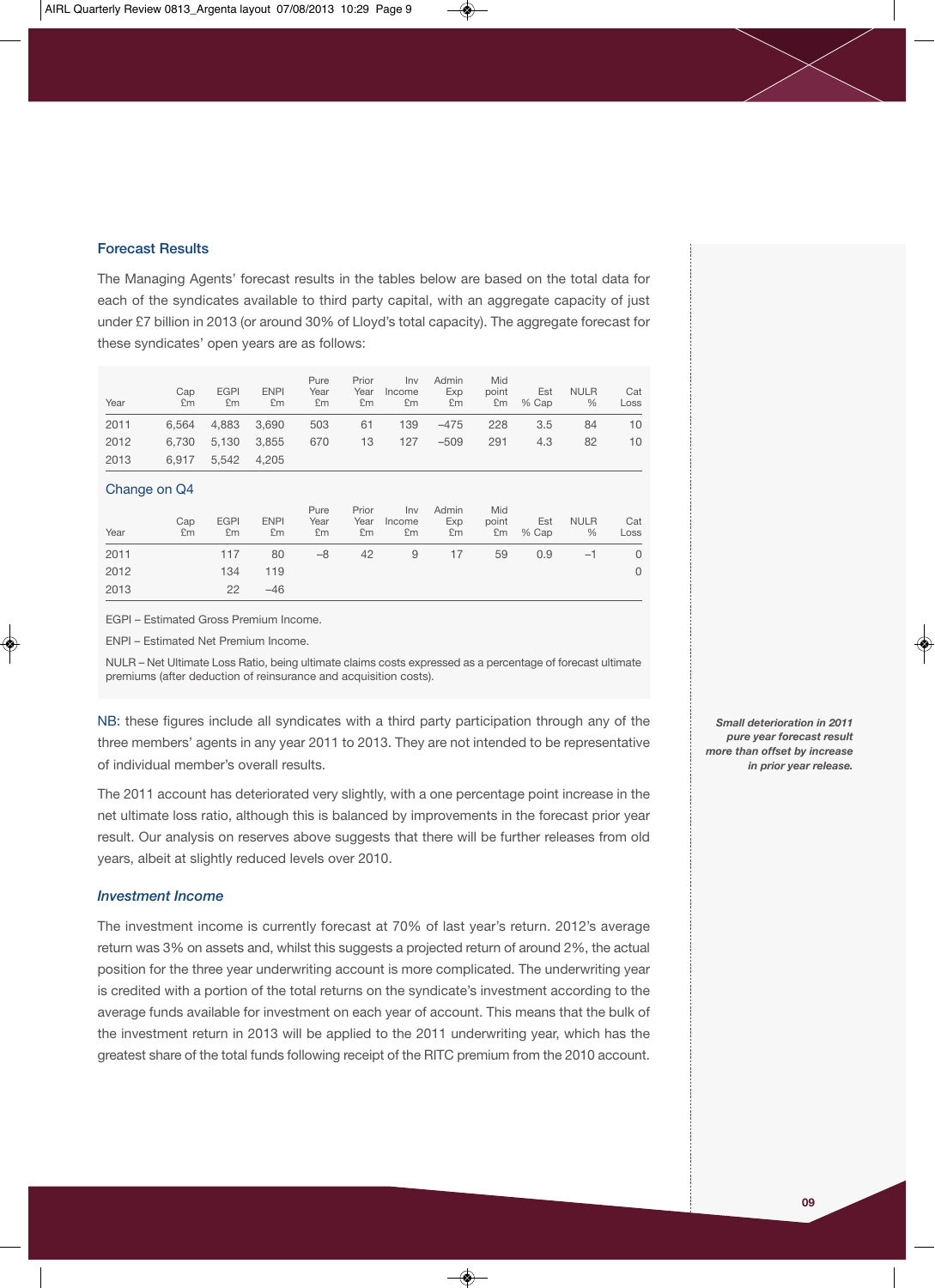

*Fall in bond markets in second quarter likely to be reflected in investment returns.*

*Argenta continues to forecast a better result for 2011 than Managing Agents' current mid point estimates.*

*2012 forecasts also expected to improve.* However, the 2011 account has made a small investment return already, being that amount earned on the underwriting balance during 2011 and 2012.

Our analysis leads us to understand that most syndicates with third party capital have bond portfolios with average duration of less than two years, when compared to the Lloyd's average of between two and three years. Following indications from the US Federal Reserve that it would begin tapering its quantitative easing stimulus by the third quarter this year, and could, in some inflation and unemployment conditions, begin to increase interest rates, there were falls in bond markets in June this year. Although interest rate increases are to the benefit of insurers in the longer term (in that they increase the investment return), in the short term the requirement to value assets at their market value ("mark to market") means that there is a risk of capital losses as interest rates rise.

The managing agents that we have spoken to have indicated that there were indeed investment losses in the second quarter, but these have generally not outweighed the gains made in the first quarter. Even so, the indicated 2% return may now be difficult to achieve. Investments markets continue to be an area where the hazards of getting it wrong far outweigh any benefits of getting it right.

## *Argenta's 2011 Year of Account Forecasts*

We continue to believe that the final 2011 result will be substantially better than forecast, with many of the established syndicates such as Hiscox 33, QBE 386, Kiln 510 and 557, Beazley 623, Meacock 727, Cathedral 2010, Argenta 2121 and MAP 2791 likely to make further releases from reserves. We predict that these syndicates will achieve a very small, but positive return. The fall in the value of Sterling against the US Dollar in the first half year increases the premium volumes (which translates into a better pure year result), although these gains could of course be reversed in the second half year. Other than small rounding differences, we are generally more optimistic than the managing agents as to the final result, normally in consequence of the projected prior year movement; the two main exceptions being Jubilee 779 (where the 2010 year of account remains open) and Sportscover 3334, which has a poor history of reserve shortfalls and is again showing a prior year deficit at this early stage.

## *2012 Year of Account Forecasts*

We anticipate that many managing agents will be able to release part of the remaining reserve set aside in the original business plan for catastrophes (the 'catastrophe loading') as the policies which incept mid-year begin to run off. This should result in an increase in the managing agents' forecast at the second quarter, published at the end of August. Our forecasts have this built in, together with our expectation of further prior year surpluses. We have trended down our expectation of prior year surpluses for Syndicate 386 on both the 2012 and 2013 years of account.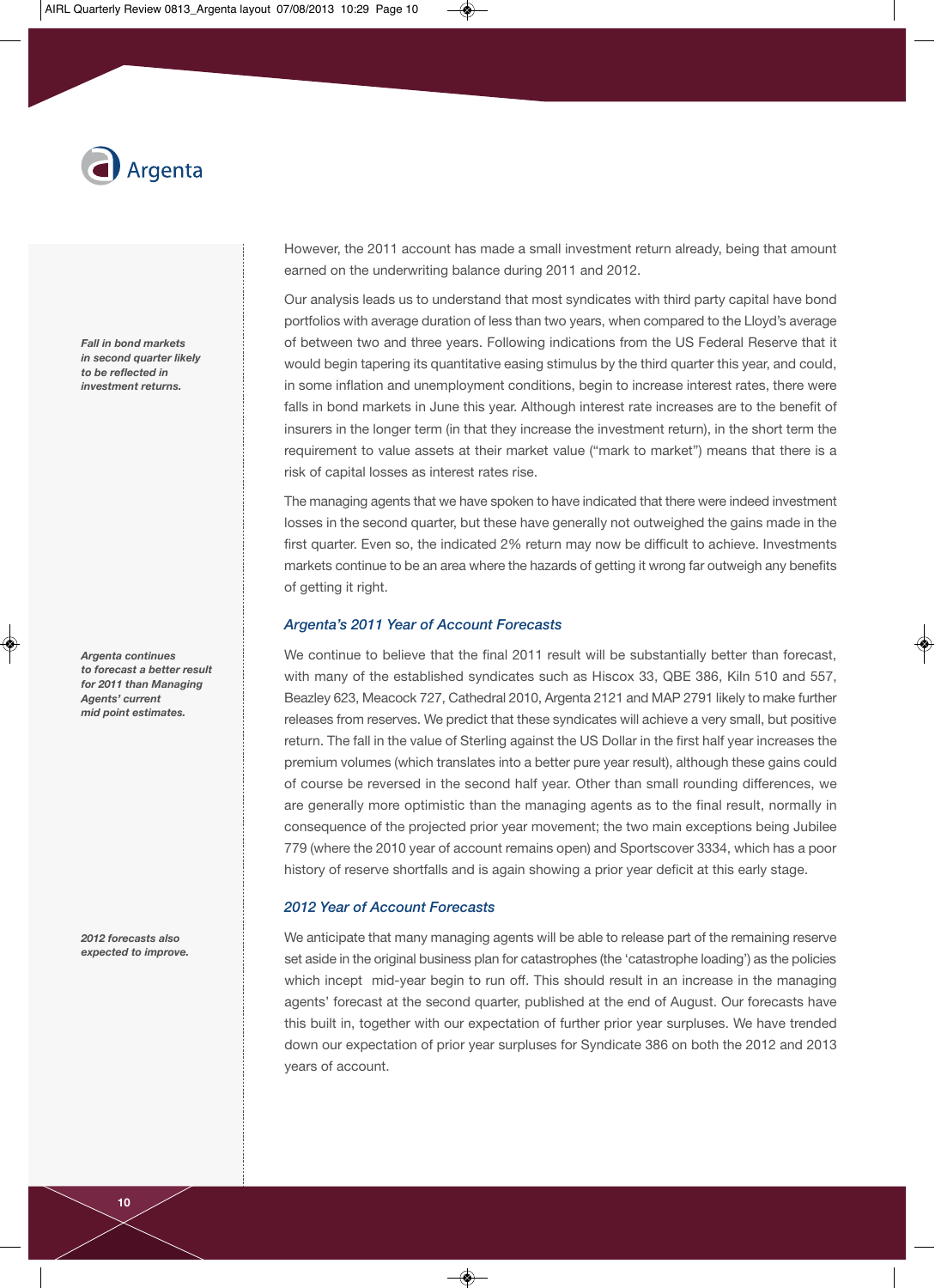*2013 Year of Account*

We have reduced the projected profitability of some of the catastrophe lines in the light of the weaker rates achieved on some of the mid-year renewals. This has led to a small reduction in the overall profitability, from 8% to 7%, although at this stage, early in the Atlantic hurricane season, such movements are little more than noise.

|        |                 |        |                |        | 2011        |        |       | 2012        |       | 2013        |
|--------|-----------------|--------|----------------|--------|-------------|--------|-------|-------------|-------|-------------|
|        |                 |        | Managing Agent |        | <b>AIRL</b> | Man Ag |       | <b>AIRL</b> |       | <b>AIRL</b> |
|        |                 | Q412   | Q113           | Q412   | Q113        | Q113   | Q412  | Q113        | Q412  | Q113        |
| 33     | <b>Hiscox</b>   | 0%     | 3%             | 7%     | 7%          | 3%     | 8%    | 9%          | 8%    | 8%          |
| 218    | Equity          | $-7%$  | $-7%$          | $-6%$  | $-6%$       | 0%     | 2%    | 2%          | 2%    | 2%          |
| 260    | Canopius        | $-6%$  | $-6%$          | $-6%$  | $-6%$       | $-7%$  | $-7%$ | $-7%$       | $-1%$ | $-1%$       |
| 308    | <b>Kiln</b>     | 5%     | 4%             | 7%     | 6%          | 8%     | 7%    | 8%          | 9%    | 9%          |
| 318    | Beaufort        | 6%     | 7%             | 8%     | 9%          | 2%     | 4%    | 3%          | 5%    | 5%          |
| 386    | QBE             | 19%    | 23%            | 23%    | 23%         | 14%    | 18%   | 15%         | 15%   | 12%         |
| 510    | Kiln            | 5%     | 6%             | 7%     | 8%          | 3%     | 7%    | 7%          | 8%    | 8%          |
| 557    | Kiln            | 7%     | 8%             | 8%     | 9%          | 2%     | 3%    | 3%          | 16%   | 16%         |
| 570    | Atrium          | $-5%$  | $-5%$          | 3%     | 3%          |        |       |             |       |             |
| 609    | Atrium          | 8%     | 8%             | 10%    | 10%         | 5%     | 8%    | 8%          | 9%    | 9%          |
| 623    | <b>Beazley</b>  | 3%     | 5%             | 7%     | 7%          | 3%     | 8%    | 7%          | 8%    | 8%          |
| 727    | Meacock         | 6%     | 6%             | 12%    | 12%         | 6%     | 13%   | 12%         | 13%   | 11%         |
| 779    | Jubilee         | $-1%$  | $-1%$          | $-4%$  | $-5%$       | $-4%$  | $-3%$ | $-4%$       | $-2%$ | 0%          |
| 807    | Kiln            | $-4%$  | $-2%$          | $-4%$  | $-2%$       |        |       |             |       |             |
| 958    | Canopius        | $-12%$ | $-12%$         | $-12%$ | $-12%$      | $-9%$  | $-5%$ | $-7%$       | 6%    | 2%          |
| 1176   | Chaucer         | $-8%$  | $-8%$          | $-6%$  | $-3%$       | 30%    | 32%   | 30%         | 36%   | 34%         |
| 1200   | Argo            | 0%     | 1%             | 1%     | 5%          | 4%     | 2%    | 3%          | 4%    | 5%          |
| 1969   | <b>ANV</b>      | 0%     | 0%             | 0%     | $0\%$       | 5%     | 3%    | 5%          | 3%    | 5%          |
| 2010   | Cathedral       | 1%     | 1%             | 4%     | 4%          | 8%     | 7%    | 9%          | 9%    | 9%          |
| 2121   | Argenta         | 1%     | 1%             | 3%     | 3%          | 9%     | 6%    | 10%         | 6%    | 6%          |
| 2525   | Asta            | $-5%$  | 0%             | 7%     | 8%          | $-5%$  | 6%    | 7%          | 11%   | 10%         |
| 2526   | Asta            | 0%     | $-3%$          | 0%     | $-3%$       | 0%     | $-1%$ | 0%          | 2%    | 2%          |
| 2791   | <b>MAP</b>      | 10%    | 12%            | 11%    | 13%         | 5%     | 9%    | 9%          | 8%    | 7%          |
| 3334   | Sportscover     | $-3%$  | $-3%$          | $-3%$  | $-7%$       | 4%     | 1%    | $-1%$       | 0%    | 0%          |
| 4020   | Ark             | 8%     | 8%             | 6%     | 7%          | 6%     | 5%    | 6%          | 7%    | 7%          |
| 4242   | <b>ICAT</b>     | 10%    | 10%            | 10%    | 10%         | 8%     | 4%    | 5%          | 10%   | 10%         |
| 5820   | Jubilee         |        | $-25%$         |        | $-25%$      | 0%     | $-5%$ | $-2%$       | 2%    | 2%          |
| 6103   | <b>MAP</b>      | 18%    | 20%            | 18%    | 20%         | 15%    | 10%   | 15%         | 24%   | 18%         |
| 6104   | <b>Hiscox</b>   | 13%    | 15%            | 13%    | 18%         | 13%    | 15%   | 15%         | 18%   | 16%         |
| 6105   | Ark             | 8%     | 8%             | 6%     | 7%          | 6%     | 6%    | 6%          | 9%    | 9%          |
| 6106   | Amlin           | 16%    | 16%            | 16%    | 19%         | 43%    | 17%   | 43%         | 28%   | 25%         |
| 6107   | <b>Beazley</b>  | 5%     | 10%            | 5%     | 11%         | 20%    | 8%    | 21%         | 22%   | 19%         |
| 6110   | Pembroke        |        |                |        |             | $-3%$  | 5%    | $-3%$       | 7%    | 4%          |
| 6111   | Catlin          |        |                |        |             | 6%     | 8%    | 8%          | 7%    | 7%          |
| 6113   | <b>Barbican</b> |        |                |        |             |        |       |             | 16%   | 16%         |
| Market |                 | 3%     | 4%             | 5%     | 6%          | 4%     | 7%    | 7%          | 8%    | 7%          |

Our next Quarterly Review will be issued prior to the capacity auctions, the first of which takes place on 24/25 September. In addition to comment on market conditions, it will contain updated forecasts based on the second quarter figures.

*Profits forecast for 2013.*